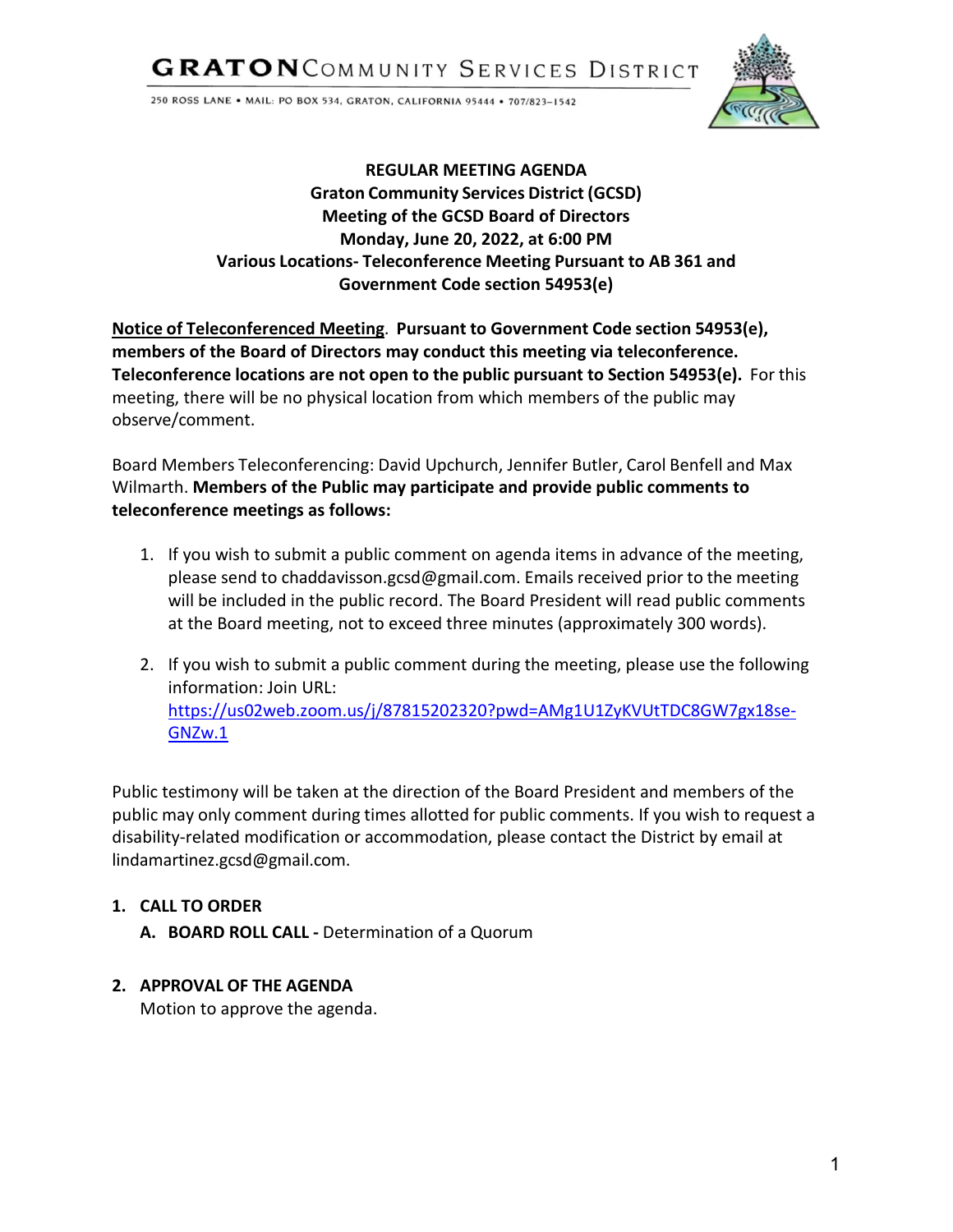# **3. BOARD MEMBER RECOGNITION A. WELCOME NEW BOARD MEMBER LINDSAY PARKER**

- **4. PUBLIC COMMENT -** At this time, the public may address the Board on subjects not on the agenda. Comments on agenda items will be taken as each item comes up. Comments may not exceed three (3) minutes in length. While State Law prohibits Board action or discussion on any item not on the agenda, members of the Board may briefly respond to statements or questions from members of the public, provide a reference to staff or other resources for factual information, request staff to report back to the Board at a subsequent meeting, or take action to direct staff to place a matter on a future agenda. For in-person meetings, members of the public are asked to submit a speaker card for public comment in advance of the President calling for public comments.
- **5. CONSENT CALENDAR -** Consent Calendar items are considered routine and will be adopted in one single motion with no separate discussion of the items. Directors or members of the public can request that specific items be removed from the Consent Calendar. When item(s) are removed, the Board will adopt the remaining Consent Calendar items in one single motion. After approval of the Consent Calendar, the Board will take action on pulled items as Business Before the Board.

#### **A. CONFIRM EXPENDITURES AND REVENUE (TRANSACTIONS) LIST FOR MAY 2022**

*[May 2022 Transaction Detail Report](https://www.graton.org/files/72338ff09/May+31+2022+Transaction+Detail.pdf) [Year To Date Budget to Actual Report](https://www.graton.org/files/1c937a254/May+31+2022+YTD+Budget+vs+Actual.pdf)*

**B. REVIEW MAY 2022 OPERATIONS & CONSTRUCTION FINANCIAL SUMMARIES**

*[May 2022 Cash Balance Summary](https://www.graton.org/files/07a858e0c/May+31+2022+-+Cash+Balance+Summary.pdf) [May 2022 Monthly Cost Report](https://www.graton.org/files/ec7ac7ba8/May+31+2022+-+GCSD+Monthly+Cost+Report.pdf)*

- **C. REVIEW AND APPROVE REGULAR MEETING MINUTES FROM MAY 16, 2022** *[Draft Minutes of the May 16, 2022 Board Meeting](https://www.graton.org/files/dbb3c0571/GCSD+Regular+Meeting+DRAFT+Minutes+05_16_2022.pdf)*
- **D. REVIEW AND ADOPT RESOLUTION NO. 220620A TO CONTINUE VIRTUAL MEETINGS.** *[Resolution to Continue Remote Meetings](https://www.graton.org/files/94c8450cd/Reso.+220620A.pdf)*

# **6. BUSINESS BEFORE THE BOARD**

**A. CONSIDER ADOPTION OF THE PROPOSED FISCAL YEAR 2022-23 ANNUAL OPERATING BUDGET**

*[Proposed FY2022-23 Operating and CIP Budget Combined](https://www.graton.org/files/355d78d2f/Proposed+Combined+Budget+FY+22-23.pdf)*

# **7. STUDY AND DIRECTION TO STAFF**

**A. RECEIVE A REPORT ON THE PROPOSED CONNECTION OF MANZANA PRODUCTS CO. TO THE GRATON CSD SEWER COLLECTION AND TREATMENT SYSTEM AND PROVIDE DIRECTION TO STAFF**

> *Staff Report - [Manzana Proposed Connection to GCSD Sewer System](https://www.graton.org/files/b1d5dcfe9/SR-+Manzana+Discharge+to+GCSD.pdf) [Manzana Proposed Sewer Fee Calculation Spreadsheet](https://www.graton.org/files/a1d53b4ab/Manzana+Sewer+Charge+Estimate+2022-06-01.pdf)*